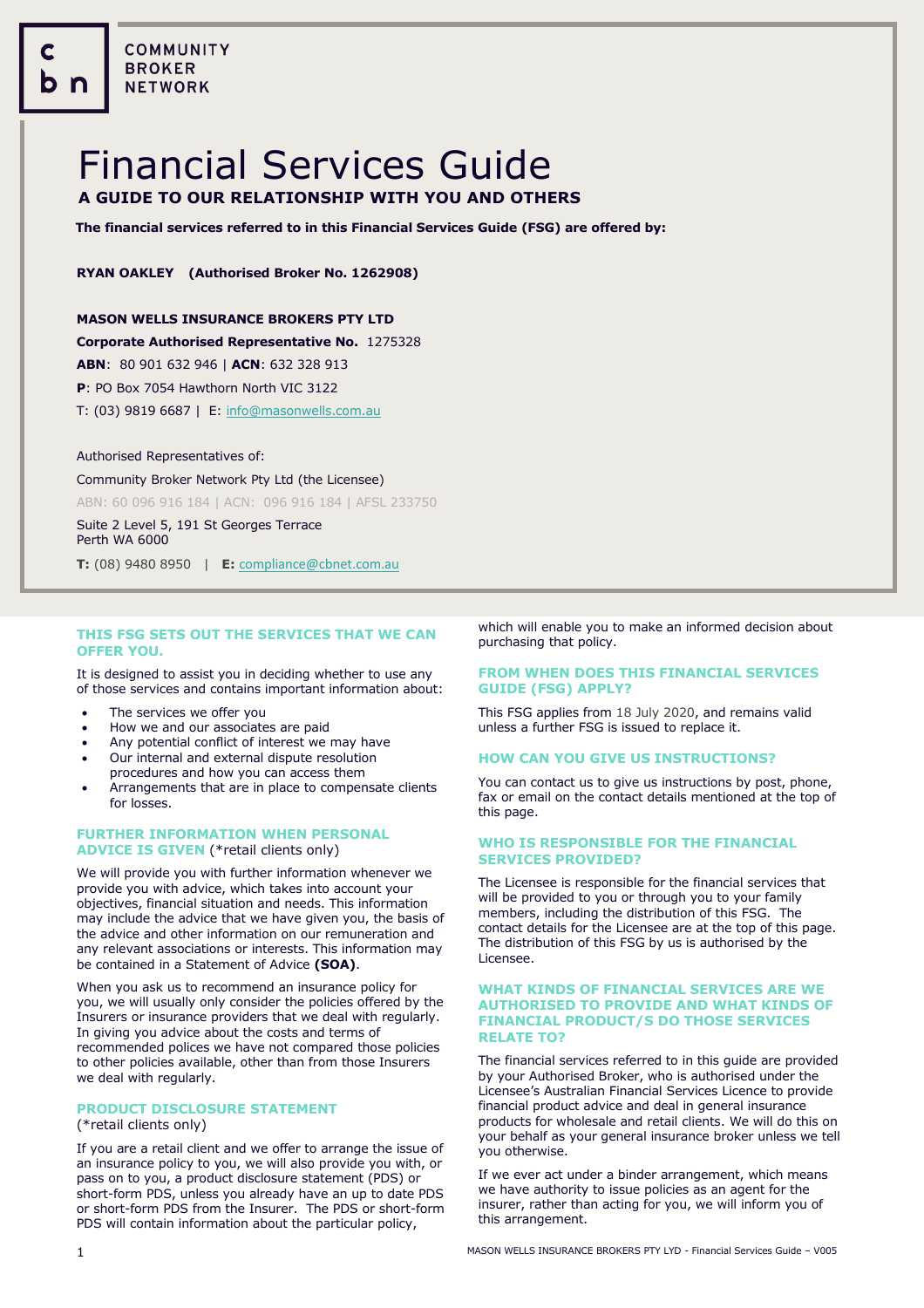# **WILL I RECEIVE TAILORED ADVICE?**

We may need information about your personal objectives, details of your current financial situation and any relevant information, so that we can arrange insurance policies for you, or to give you advice about your insurance needs. We will ask you for the details that we need to know.

In some cases, we will not ask for any of this information. If we do not ask, or if you do not give us all of the information we ask for, any advice you receive may not be appropriate to your needs, objectives and financial situation. You should read the warnings contained in any SOA, or any other warnings that we give you, carefully before making any decision about an insurance policy.

At renewal we may review your insurance however, in some cases we may automatically renew your insurance to ensure you continue to be covered. This renewal will not take into account any changes to your current financial situation or personal objectives or needs that you have not informed us of.

# **CONTRACTUAL LIABILITY AND YOUR INSURANCE COVER**

Many commercial or business contracts contain clauses dealing with your liability (including indemnities or hold harmless clauses). Such clauses may entitle your insurers to reduce cover, or in some cases, refuse to indemnify you at all. You should seek legal advice before signing and accepting contracts. You should inform us of any clauses of this nature before you enter into them.

### **LEGAL ADVICE**

Our duty as a general insurance broker does not extend to giving legal advice. You should consult your solicitor when you need advice on legal matters.

### **WHAT INFORMATION DO WE MAINTAIN ABOUT YOU AND HOW CAN YOU ACCESS IT?**

The Licensee maintains a record of your personal profile including details of insurance policies that we arrange for you. The Licensee may also maintain records of any recommendations or advice given to you. The Licensee will retain this FSG and any other FSG given to you as well as any SOA, PDS or short-form PDS that we give or pass on to you for the period required by law.

We and the Licensee are committed to implementing and promoting a privacy policy, which will ensure the privacy and security of your personal information. The Licensee has taken the appropriate action to ensure we comply with the Australian Privacy Principles ("APPs") and have established a Privacy Policy. A copy of our privacy policy is available on request, or at [www.cbnet.com.au.](http://www.cbn.com.au/)

If you wish to access your file, please ask us. We will make arrangements for you to do so.

### **HOW WILL I PAY FOR THE SERVICES PROVIDED?**

Payment for the services we provide you are payable directly to the Licensee. For each insurance product, the insurer will charge a premium that includes any relevant taxes, charges and levies. The Licensee will receive a payment based on a percentage of this premium (excluding relevant taxes, charges and levies) called commission, which is paid to the Licensee by the insurers.

In some cases, we may also charge you a broker fee. This will be shown on the invoice that is sent to you. The invoice

provides methods of payment for our services and details of payment terms. The Licensee pays the commission and broker fee to us after deducting a management fee.

If there is a refund or reduction of your premium as a result of a cancellation or alteration to a policy, or based on a term of your policy (such as a premium adjustment provision), we will retain any fee we have charged you. Depending on our arrangements with the insurer, the Licensee will retain any commission that was paid to them by the insurer for the policy and we may retain the portion of the commission that was paid to us by the Licensee. We may also charge you a cancellation fee.

Non-payment of premium within applicable time frames could result in the insurer cancelling the contract of insurance or charging a penalty premium for time on risk.

When you pay us your premium it will be banked into the Licensee's trust account. The Licensee will retain the commission from the premium you pay us and remit the balance to the insurer in accordance with the Licensee's arrangements with the insurer. The Licensee will earn interest on the premium while it is in their trust account or the Licensee may invest the premium and earn a return. The Licensee will retain any interest or return on investment earned on the premium.

If you require assistance from us with a claim which requires an unexpected and significant amount of time or expertise, we reserve the right to make an additional charge for it. Any charges will be agreed with you before we provide the services so you always know how much you will be required to pay.

### **HOW ARE ANY COMMISSIONS, FEES OR OTHER BENEFITS CALCULATED FOR PROVIDING THE FINANCIAL SERVICES?**

The commission the Insurer pays to the Licensee will be calculated based on the formula:

In this formula:-

# **P X Y% = X.**

 $P =$  the amount you pay for any insurance policy (less any government fees or charges included in that amount). *Y %* = the percentage commission paid to the Licensee by the Insurer.

 $X =$  the Licensee's commission. The Licensee's commission varies between 0 and 30%.

We may also charge you a broker fee in addition to commission when you enter into an insurance policy. The amount of the fee will depend on the complexity of the services we are providing. The amount of any broker fee charged will be shown on your invoice.

The Licensee deducts a management fee of between 0% and 22.5% from the total commission and broker fee received and pays the remainder of the broker fee and commission to us.

Our employees that will assist you with your insurance needs will be paid a market salary and may also receive a performance bonus based on both the value and quality of the work they do for our clients.

Where a third party has referred you to us, we may share part of our fees/commission with them or pay an agreed referral rate. If we do, we will pay commissions to those people out of the commission and fees passed to us by the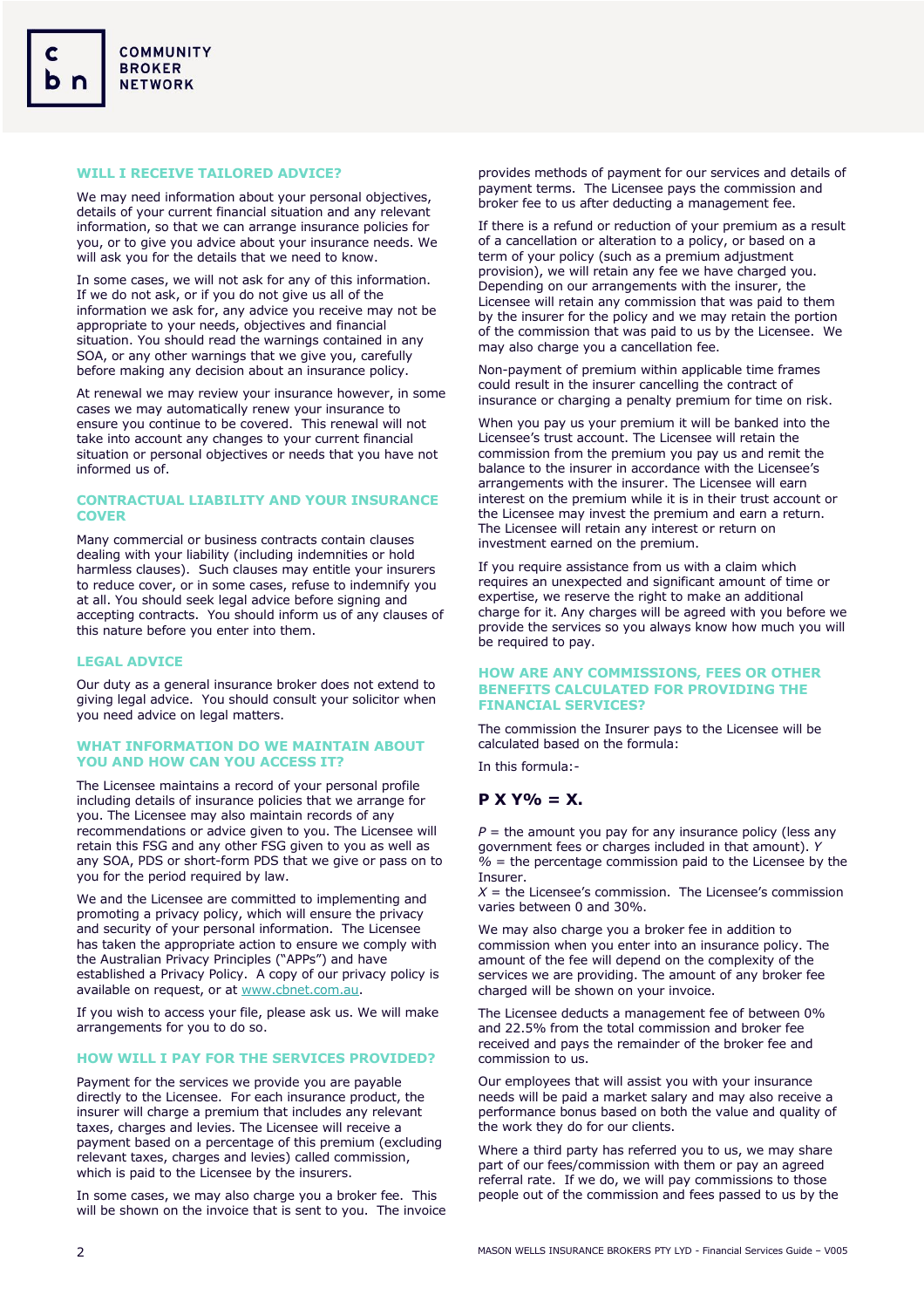Licensee (not in addition to those amounts), in the range of 0 to 50% of our commission or fees.

If we give you (as a Retail client) personal advice, we will inform you of any fees, commission or other payments we, our associates or anyone referring you to us (or us to any third party referrer) will receive in relation to the policies that are the subject of the advice as soon as practicable after that time.

# **DO WE HAVE ANY RELATIONSHIPS OR ASSOCIATIONS WHICH MIGHT REASONABLY INFLUENCE US?**

# **The Licensee is a wholly owned subsidiary of Steadfast Group Limited, ABN 98 073 659 677.**

### Insurer Relationships

The Licensee sometimes enter into specific arrangements with a limited number of insurers where we receive fees or other remuneration for the development of insurance solutions or the growth of various insurance portfolios. The remuneration the licensee receives from these arrangements is variable and is determined by the profitability of the recommended insurance products. We will only recommend these products where they meet your needs and are in your best interests. Any such relationship is managed under our conflicts of interest policy.

We work closely with a range of insurers and underwriting agencies to arrange high quality benefits, competitive pricing and superior service levels for our clients. Wherever possible we will recommend that clients deal with insurers that are authorised under the Insurance Act 1973 (Cth) to carry on insurance business in Australia and are subject to oversight by the Australian Prudential Regulation Authority. We will warn you when we recommend an unauthorised foreign insurer.

Some insurers give other benefits such as sponsorship of annual conferences, training and invitations to social business functions. These benefits may change from year to year. The receipt of these benefits may be based upon the volume of business placed with the provider but may also be more of an ad hoc reward. Occasionally we may also receive small gifts and gratuities. It is the Licensee's policy that gifts or gratuities may be accepted only if they are of an incidental nature. These amounts are not additional costs to you.

Despite the existence of any incentive, any decision to place business with such an Insurer will be based on the fact that this provides the best solution for you and not based on consideration of any incentive entitlement. The Licensee may pass any incentive received on to us.

#### Steadfast Group Limited

The Licensee is a Steadfast Group Limited (**Steadfast**) Network Broker. Steadfast has exclusive arrangements with some insurers and premium funders (**Partners**) under which Steadfast will receive between 0.5 – 2.0% commissions for each product arranged by the Licensee and our Authorised Representatives with those Partners. Steadfast is also a shareholder of some Partners.

The Licensee may receive a proportion of that commission from Steadfast at the end of each financial year (or other agreed period).

As a Steadfast Network Broker, the Licensee and our Authorised Representatives have access to member services including model operating and compliance tools, procedures, manuals and training, legal, technical, banking

and recruitment advice and assistance, group insurance arrangements, product comparison and placement support, claims support and group purchasing arrangements. These member services are either funded by Steadfast, subsidised by Steadfast or available exclusively to Steadfast Network Brokers for a fee.

You can obtain a copy of Steadfast's FSG at www.steadfast.com.au.

# **THE LICENSEE AND PREMIUM FUNDING COMPANIES**

If we arrange premium funding for you with a premium funder, we may be paid a commission by the premium funder. The commission that we are paid by the premium funder is usually calculated as a percentage of your insurance premium (including government fees or changes). If you instruct us to arrange premium funding for you, this is when we become entitled to the commission.

Commission rates for premium funding are usually in the range of 0 to 5% of funded premium. When we arrange premium funding for you, you can ask us what commission rate we are paid for that funding arrangement compared to the other arrangements that were available to you. The amount we are paid is set out in the premium funding contract. Some premium funders may pay the Licensee a volume bonus based on the volume of business the Licensee and we place with them. This payment may be passed on to us.

# **WHAT SHOULD I DO IF I HAVE A COMPLAINT?**

If you have any complaints about the service provided to you, you should contact your Authorised Broker about your complaint. If your complaint is not satisfactorily resolved, please contact the Licensee's Complaints Officer:

**T**: (08) 9480 8900 | **E**[: compliance@cbnet.com.au](mailto:compliance@cbnet.com.au?subject=Financial%20Services%20Guide) **P**: Complaints Officer, CBN PO Box 1183, WEST PERTH WA 6872. Please mark the envelope "Notice of Complaint". We will try and resolve your complaint quickly and fairly.

If an issue has not been resolved to your satisfaction, you can lodge a complaint with the Australian Financial Complaints Authority, or AFCA. AFCA provides fair and independent financial services complaint resolution that is free to consumers.

**W**: www.afca.org.au | **E**: [info@afca.org.au](mailto:info@afca.org.au) **P**: 1800 931 678 (free call) **In writing** to: Australian Financial Complaints Authority, GPO Box 3, Melbourne VIC 3001

The Licensee is a principal member of NIBA and as such the Licensee's staff and Authorised Brokers have adopted the Insurance Brokers Code of Practice.

### **WHAT ARRANGEMENTS ARE IN PLACE TO COMPENSATE CLIENTS FOR LOSSES?**

We and the Licensee have a Professional Indemnity policy in place. The PI policy covers the Licensee's employees, its contractors and its Authorised Brokers for claims made against them by clients as a result of their conduct in the provision of financial services.

The PI policy will cover the Licensee and us for claims relating to the conduct of representatives who no longer work with us, in respect of the Financial Services provided under the Licensee's Australian Financial Services Licence.